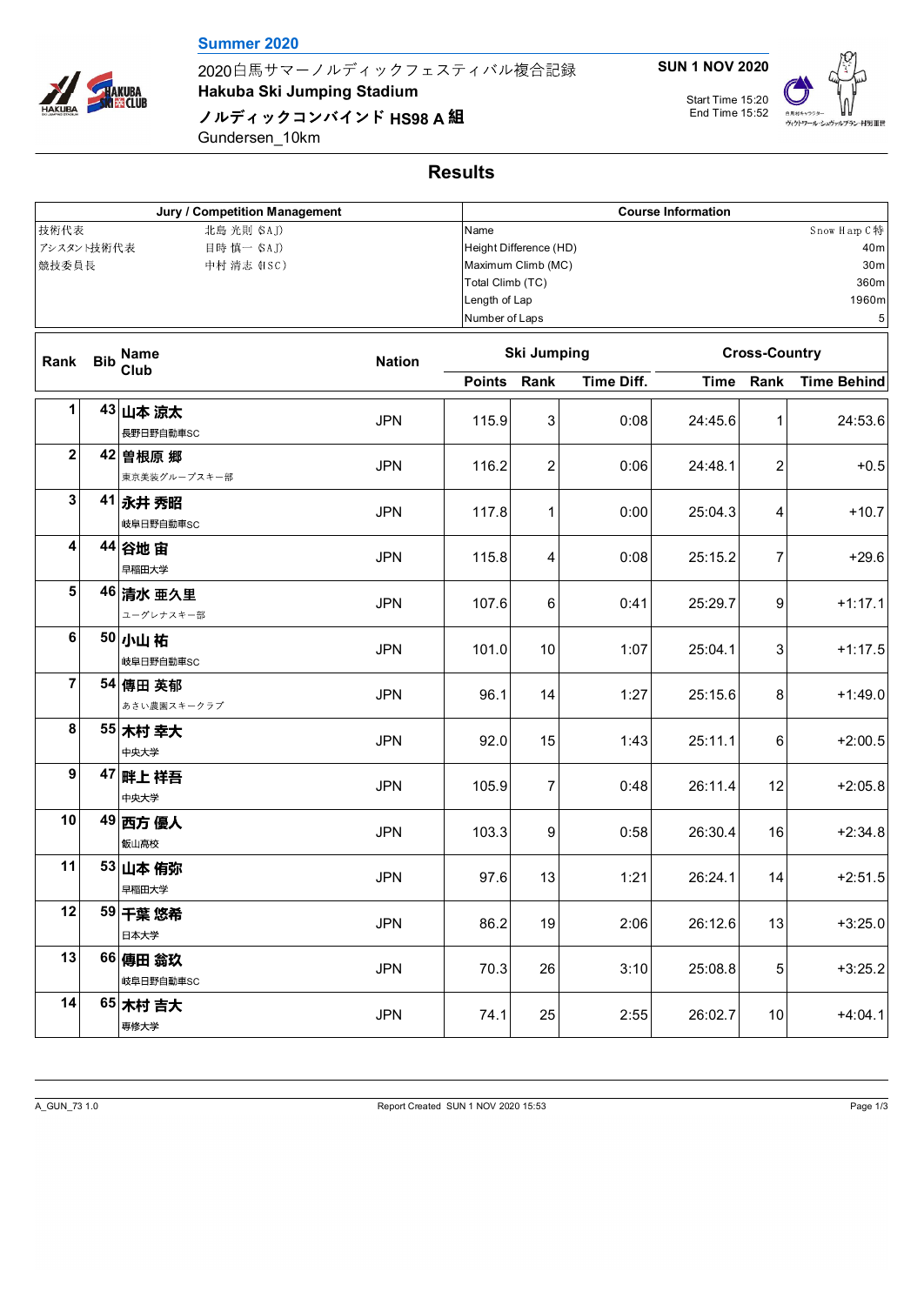## **Summer 2020**

**HAKUBA<br>KIES** CLUB

2020白馬サマーノルディックフェスティバル複合記録

**Hakuba Ski Jumping Stadium**

**ノルディックコンバインド HS98 A 組** 

Gundersen\_10km

|  | <b>SUN 1 NOV 2020</b> |  |
|--|-----------------------|--|
|  |                       |  |



## **Results**

| Rank | <b>Bib</b> | <b>Name</b><br>Club    | <b>Nation</b> | <b>Ski Jumping</b> |                 |            | <b>Cross-Country</b> |      |                    |
|------|------------|------------------------|---------------|--------------------|-----------------|------------|----------------------|------|--------------------|
|      |            |                        |               | <b>Points</b>      | Rank            | Time Diff. | <b>Time</b>          | Rank | <b>Time Behind</b> |
| 15   |            | 63 小野沢 泰雅<br>飯山高校      | <b>JPN</b>    | 74.2               | 23              | 2:54       | 26:04.2              | 11   | $+4:04.6$          |
| 16   |            | 58 山中規暉<br>東海大学        | <b>JPN</b>    | 86.3               | 18              | 2:06       | 27:07.3              | 19   | $+4:19.7$          |
| 17   |            | 45 小林 朔太郎<br>慶應義塾大学    | <b>JPN</b>    | 111.0              | $5\phantom{.0}$ | 0:27       | 28:54.4              | 26   | $+4:27.8$          |
| 18   |            | 64 山﨑 叶太郎<br>飯山高校      | <b>JPN</b>    | 74.2               | 23              | 2:54       | 26:29.0              | 15   | $+4:29.4$          |
| 19   |            | 62 永井 陽一<br>八幡平市スキー連盟  | <b>JPN</b>    | 77.2               | 22              | 2:42       | 26:46.0              | 17   | $+4:34.4$          |
| 20   |            | 52 山元 一馬<br>suncollect | <b>JPN</b>    | 98.0               | 12              | 1:19       | 28:19.7              | 24   | $+4:45.1$          |
| 21   |            | 61 中澤 拓哉<br>飯山高校       | <b>JPN</b>    | 80.0               | 21              | 2:31       | 27:13.2              | 20   | $+4:50.6$          |
| 22   |            | 56 平田 悠理<br>白馬高校       | <b>JPN</b>    | 90.8               | 16              | 1:48       | 27:57.0              | 22   | $+4:51.4$          |
| 23   |            | 70 千葉 大輝<br>札幌日本大学高等学校 | <b>JPN</b>    | 64.1               | 30              | 3:35       | 26:56.1              | 18   | $+5:37.5$          |
| 24   |            | 60 小舘 冬歩<br>明治大学       | <b>JPN</b>    | 83.0               | 20              | 2:19       | 28:12.3              | 23   | $+5:37.7$          |
| 25   |            | 57 宮崎 諒<br>専修大学        | <b>JPN</b>    | 89.7               | 17              | 1:52       | 28:45.9              | 25   | $+5:44.3$          |
| 26   |            | 51 東澤優輝<br>東海大学        | <b>JPN</b>    | 100.7              | 11              | 1:08       | 29:59.1              | 27   | $+6:13.5$          |
| 27   |            | 68 山川 伶欧<br>新井高校       | <b>JPN</b>    | 68.4               | 28              | 3:18       | 27:49.3              | 21   | $+6:13.7$          |
| 28   |            | 67 鈴木 寛太<br>白馬高校       | <b>JPN</b>    | 69.5               | 27              | 3:13       | LAP                  | 28   |                    |
| 29   |            | 69 矢口 昂太<br>飯山高校       | <b>JPN</b>    | 66.2               | 29              | 3:26       | LAP                  | 29   |                    |

| ושוט ויטו שושו           |      |            |       |   |      |  |  |  |
|--------------------------|------|------------|-------|---|------|--|--|--|
| 48 HA:0<br>大翔<br>-73 I.N |      | <b>JPN</b> | 104.9 | 8 | 0:52 |  |  |  |
|                          | 明治大学 |            |       |   |      |  |  |  |